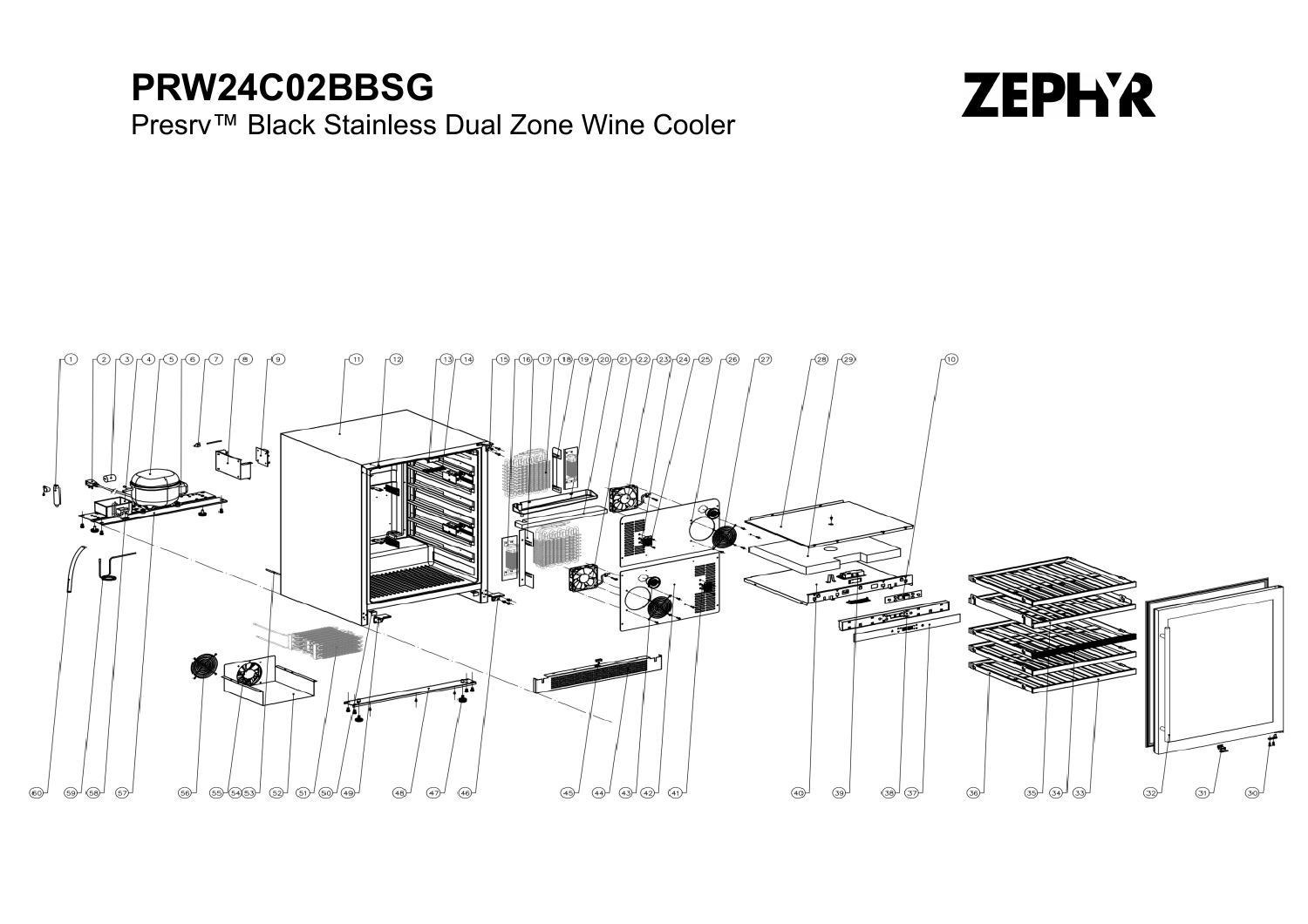## **ZEPH'R**

## **PRW24C02BBSG**



| Ref#         | Part #   | <b>Description</b>            | Qty.           |
|--------------|----------|-------------------------------|----------------|
| $\mathbf{1}$ | 56300004 | Dryer Filter                  | 1              |
| 2            | 11030118 | <b>Power Cord</b>             | 1              |
| 3            | 56220035 | <b>Anti Vibration Gasket</b>  | 2              |
| 4            | 56130035 | Drip Tray                     | 1              |
| 5            | 12160006 | Compressor                    | 1              |
| 6            | 11030119 | <b>Compressor Ground Wire</b> | 1              |
| 7            | 11030120 | <b>Wire Connector</b>         | $\mathbf{1}$   |
| 8            | 56200108 | Main PCB Box                  | 1              |
| 9            | 11010118 | Main Power Control Board      | 1              |
| 10           | 11010113 | Display Power Control Board   | 1              |
| 12           | 56210074 | Decorative Hole Cover         | 3              |
| 13           | 12010011 | Tri Color LED Light           | 6              |
| 14           | 52150014 | Light Cover                   | 6              |
| 15           | 54180028 | <b>Upper Right Hinge</b>      | 1              |
| 16           | 54280008 | Heater                        | 2              |
| 17           | 52120003 | Deflector                     | 1              |
| 18           | 54240004 | Evaporator                    | 2              |
| 19           | 52120004 | Deflector                     | 1              |
| 20           | 56130028 | Drip Tray                     | 1              |
| 21           | 56180017 | Foam                          | 1              |
| 22           | 12130032 | Fan, Lower Zone               | 1              |
| 23           | 12130032 | Fan, Upper Zone               | 1              |
| 24           | 11050007 | Sensor, Upper Zone            | 1              |
| 25           | 54210014 | <b>Sensor Cover</b>           | $\overline{2}$ |
| 26           | 54170019 | Air Duct Board                | 1              |
| 27           | 54210017 | Fan Cover                     | 2              |
| 28           | 54170020 | Air Duct Board                | 1              |
| 29           | 56180018 | Foam                          | 1              |
| 30           | 54190063 | Door Axis Plate               | 1              |